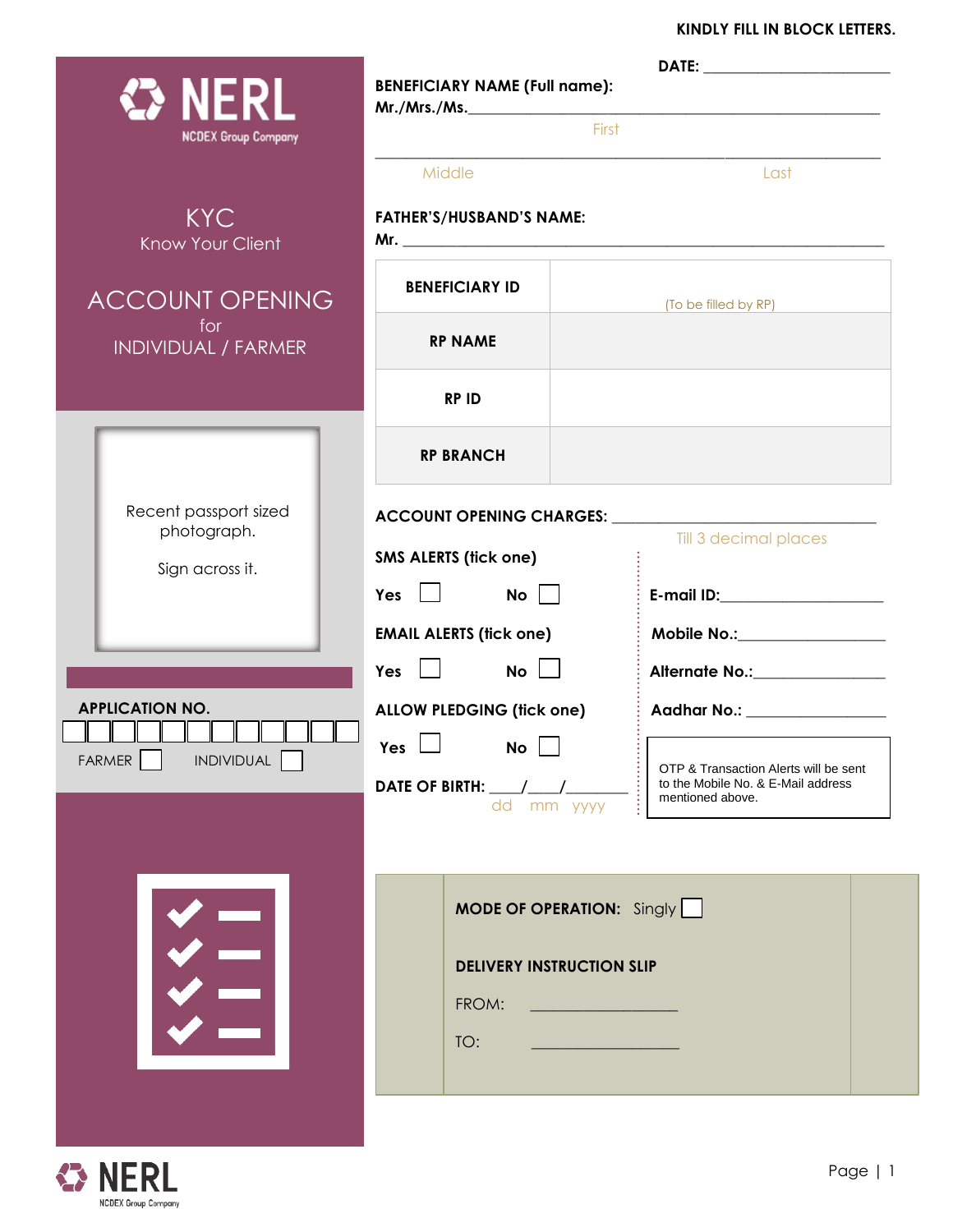# BENEFICIARY DETAILS

| DOCUMENT TYPE: ________________________________<br>Document type                    | DOCUMENT NO.: University of the contract of the contract of the contract of the contract of the contract of the contract of the contract of the contract of the contract of the contract of the contract of the contract of th                                                                                                                  |
|-------------------------------------------------------------------------------------|-------------------------------------------------------------------------------------------------------------------------------------------------------------------------------------------------------------------------------------------------------------------------------------------------------------------------------------------------|
|                                                                                     |                                                                                                                                                                                                                                                                                                                                                 |
| <b>ADDRESS DETAILS</b>                                                              |                                                                                                                                                                                                                                                                                                                                                 |
|                                                                                     |                                                                                                                                                                                                                                                                                                                                                 |
|                                                                                     |                                                                                                                                                                                                                                                                                                                                                 |
|                                                                                     |                                                                                                                                                                                                                                                                                                                                                 |
|                                                                                     | ADDRESS OF CORRESPONDENCE: University of the contract of the contract of the contract of the contract of the contract of the contract of the contract of the contract of the contract of the contract of the contract of the c                                                                                                                  |
|                                                                                     |                                                                                                                                                                                                                                                                                                                                                 |
|                                                                                     |                                                                                                                                                                                                                                                                                                                                                 |
| <b>OCCUPATION:</b><br>Business L<br>Professional<br>Farmer<br>Salaried    <br>Other | <b>GROSS ANNUAL INCOME:</b><br>$<$ 1 Lac<br>$1-5$ Lac<br>$>10$ Lac<br>$5 - 10$ Lac<br><b>FOR FARMERS ONLY</b><br>LAND RECORD: The contract of the contract of the contract of the contract of the contract of the contract of the contract of the contract of the contract of the contract of the contract of the contract of the contract of t |
| <b>SOURCE OF INCOME:</b>                                                            | (7/12 extract, Pattadhar, PANI No., etc.)                                                                                                                                                                                                                                                                                                       |
| Capital gain<br><b>Business</b>                                                     |                                                                                                                                                                                                                                                                                                                                                 |
| Property<br>Profession<br>Salary<br>Other                                           | Upto 3 decimal places                                                                                                                                                                                                                                                                                                                           |
| If other, please mention: <u>_______________</u>                                    | OTHER DOCUMENTS: <b><u>___________________________</u>_____</b>                                                                                                                                                                                                                                                                                 |
|                                                                                     |                                                                                                                                                                                                                                                                                                                                                 |

# BANK DETAILS

**Note: Provide a copy of cancelled Cheque leaf/ pass book/bank statement specifying name of the client, and IFSC Code of the bank.**

|  | <b>BANK NAME</b> | <b>BRANCH</b> | <b>ACCOUNT NO.</b> | <b>ACCOUNT TYPE</b><br>(SAVINGS/CURRENT/OTHER) | <b>IFSC CODE</b> |
|--|------------------|---------------|--------------------|------------------------------------------------|------------------|
|  |                  |               |                    |                                                |                  |

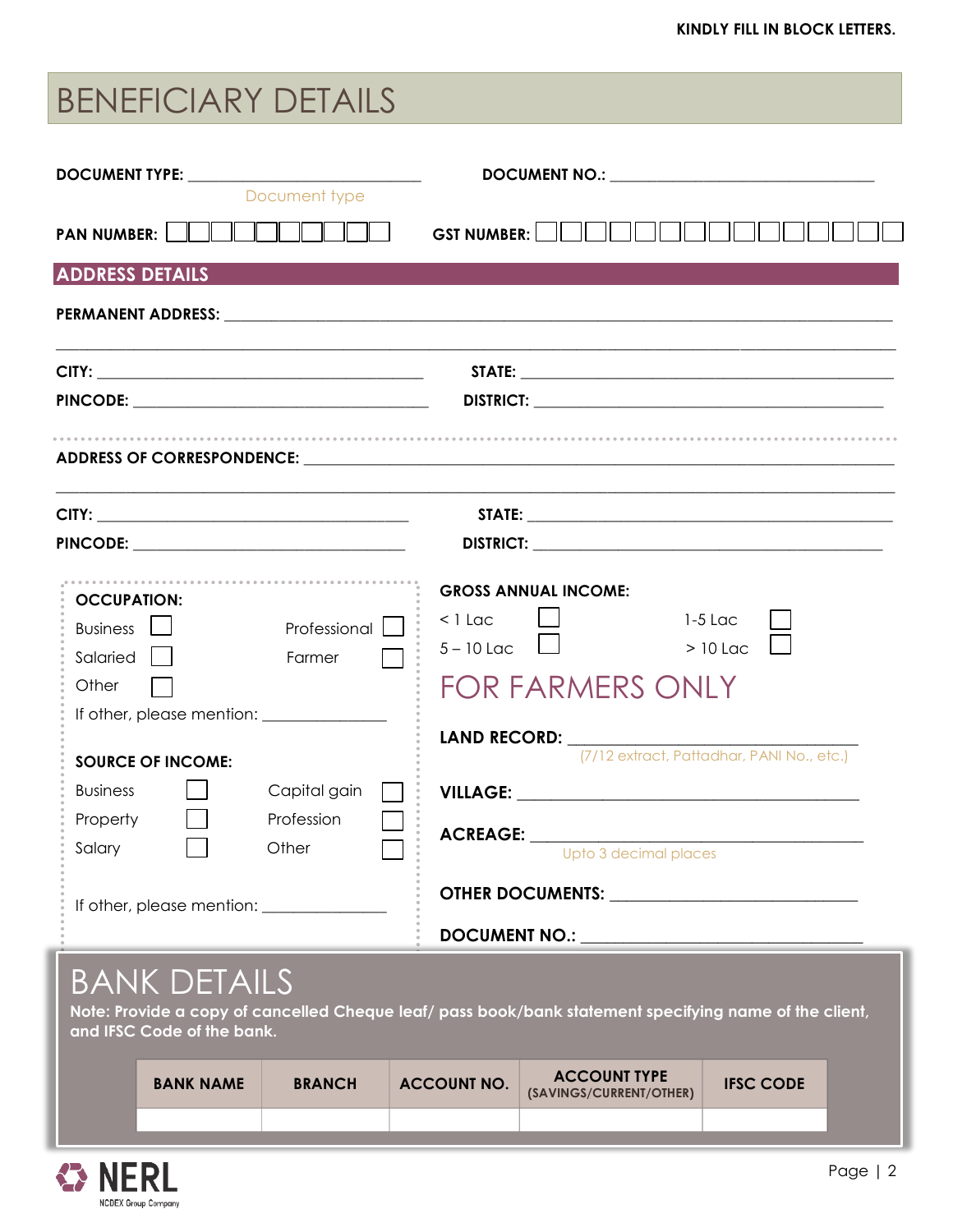## PAST REGULATORY ACTION/S

Details of any action/proceedings initiated/pending/ taken by FMC/ SEBI / Stock Exchange / Commodity Exchange / WDRA / any other authority against the client during the last 3 years.

 $\_$  ,  $\_$  ,  $\_$  ,  $\_$  ,  $\_$  ,  $\_$  ,  $\_$  ,  $\_$  ,  $\_$  ,  $\_$  ,  $\_$  ,  $\_$  ,  $\_$  ,  $\_$  ,  $\_$  ,  $\_$  ,  $\_$  ,  $\_$  ,  $\_$  ,  $\_$  ,  $\_$  ,  $\_$  ,  $\_$  ,  $\_$  ,  $\_$  ,  $\_$  ,  $\_$  ,  $\_$  ,  $\_$  ,  $\_$  ,  $\_$  ,  $\_$  ,  $\_$  ,  $\_$  ,  $\_$  ,  $\_$  ,  $\_$  ,

 $\_$  ,  $\_$  ,  $\_$  ,  $\_$  ,  $\_$  ,  $\_$  ,  $\_$  ,  $\_$  ,  $\_$  ,  $\_$  ,  $\_$  ,  $\_$  ,  $\_$  ,  $\_$  ,  $\_$  ,  $\_$  ,  $\_$  ,  $\_$  ,  $\_$  ,  $\_$  ,  $\_$  ,  $\_$  ,  $\_$  ,  $\_$  ,  $\_$  ,  $\_$  ,  $\_$  ,  $\_$  ,  $\_$  ,  $\_$  ,  $\_$  ,  $\_$  ,  $\_$  ,  $\_$  ,  $\_$  ,  $\_$  ,  $\_$  ,

## Rights & Obligations of client and Repository Participant

#### **Rights & Obligations of Client**

1. The Client agrees to pay such charges as set out in **Schedule A** hereto, to the Repository Participant for the purpose of opening and maintaining his Repository Account, for carrying out the instructions of the Client and for rendering such other services as may be agreed to from time to time between the Repository Participant and the Client in respect of his/its Repository Account. The Repository Participant reserves the right to revise the charges anytime by giving not less than thirty days' notice in writing to the Client. In case the Client fails to make the payment of any of the amounts as aforesaid, within a period of thirty days from the date of demand or the immediate succeeding billing date whichever is earlier, the Repository Participant shall have the right to discontinue the services after giving two days' notice to the Client, till such time the Client makes the payment along with interest, if any. The Client further agrees that in the event of the Client committing such default in payment, the Repository Participant will -charge interest at the rate of not more than 24% p.a. for the period of such default without prejudice to its right to suspend operations in the Repository Account or close the Repository Account of the Client.

2. Upon opening of the Repository Account as requested, the Client shall have the right to get the credit of those of its commodities physically deposited by it with and received by the Warehouse, duly recorded and credited in electronic form in its Repository Account. Provided however that such credit in the electronic Repository Account shall be subject to acceptance of the commodities by the Warehouse for credit to the Repository Account in the manner and as may be specified by the Authority or Repository as valid deposit for storage and delivery. The Client further understands and agrees that the record of electronic balance of commodities is the net balance after debit and credit of electronic Warehouse Receipts issued by the Warehouseman and that it shall be entitled to hold such Warehouse receipts in electronic form only till the Validity Date as assigned by the assayer approved for the purpose or such other date as may be specified by the Authority or Repository and that the Client shall not be entitled to deal with such warehouse receipt except under circumstances and in the manner prescribed by the Authority.

3. The Client understands and agrees that the electronic credit in the Repository Account pursuant to deposit of the underlying physical commodity at the Warehouse concerned or as a consequence of transfer, is only a record of deposit and entitlement therefor and that the Repository Participant and Repository are mere facilitators of such Repository Account keeping while the liability in respect of the actual commodity/ies stored in the Warehouse is that of the Warehouseman or the client as the case may be. The Client further understands and agrees that once electronic credit of commodities is transferred from its Repository Account, the Client is not entitled to receive or deal with the corresponding commodities and that the right to receive the commodities and deal therein shall then rest with the respective transferee/s of the electronic credit except in cases of frauds/erroneous transfers subject to being reported and rectified immediately after detection.

4. The Client undertakes and agrees that during the period of validity of the Warehouse receipt, notwithstanding the liability of the Warehouseman under the WDR Act, 2007 and the Rules and Regulations issued thereunder, the client shall always be responsible for compliance of such laws as may be applicable to the commodities dealt by the client including but not limited to the compliance of Food Safety Standards and GST or such other tax laws as may be applicable to the commodity dealt with by the client and the regulations and prohibitions with respect to the stock limits as prescribed by the Central/State Government as may be applicable from time to time. The clients undertakes and agrees to indemnify and keep indemnified the Repository and Repository Participant against any consequential claims, actions, penalties and/ or damages that may arise due to non-compliance on part of the Client.

The Client agrees that the Repository or the Repository Participant shall be entitled to freeze or disable the transfer of electronic balances as reflected in the Repository Account of the Client completely or partially as may be deemed appropriate by the Repository Participant or the Repository for any reason or circumstances which in the opinion of Repository, the freezing of Repository Account is warranted. Such opinion of the Repository shall be final, conclusive and binding on the Client.

6. The Client also agrees and undertakes that it shall not hold the Repository Participant or the Repository responsible and/or liable for any deterioration or deviation in quality or in quantity of the actual commodity deposited in the Warehouse and will not have any claim for the same from or against the Repository Participant or the Repository.

7. The client agrees that transfer of balances to and from other Repositories may be delayed due to reasons beyond the control of Repository and the client does not hold the Repository responsible for the same.

8. The Client agrees to pay to the Repository Participant fees and charges with respect to the electronic holdings as reflected in its Repository Account such as warehouse charges, assaying charges and such other charges as may be notified by the Repository or the Warehouse at such rates as may be prescribed subject however, that any such charges recoverable against any bill, if remain unpaid by the Client for a period of more than 15 days from the date of receipt of the bill, the Repository Participant shall be entitled to suspend all transactions in the Repository account of the Client till the time of recovery of all outstanding charges with prescribed interest if any. The Client further authorizes Repository Participant to forward the charges so collected to the respective entity such as the Warehouse Service Provider, the Commodity Exchange, Repository Service Provider and any other entity involved in the process as the case may be, as per directives of the of the Repository.

9. The Client acknowledges and agrees that the Repository account(s) of the Client and the operations/transactions carried out therein shall be subject to Regulatory/WDRA guidelines, the Byelaws, Business Rules, circulars, notifications issued from time to time by the Repository and the policy/procedures/processes put in place by the Repository and the client undertakes to abide by the same at all times.

10. On the failure of the Client to pay any of the accrued charges as agreed herein within the stipulated period, the Repository Participant shall without prejudice to its right to legal remedies, be entitled to close the Repository Account of the Client by requiring it to specify whether the balances in its Repository Account be transferred to the Repository Account of the Client held with another Repository Participant or be processed for withdrawal in the manner prescribed.

11. The Client agrees that the Repository Participant may refuse to carry out any transaction in the event of any directive from the Repository restricting such transaction including seeking freezing of the Client's Repository Account, or in accordance with any procedure laid down by the Repository warranting such freezing at a given time or on any event.

12. The Client shall notify the Repository Participant within seven days from the date of any change in the details set out in the application form submitted to the Repository Participant at the time of opening the Repository Account or furnished to the Repository Participant from time to time.

13. The Client shall immediately within three days, inform the Repository participant about any change in its constitution involving change in control of management, and shall execute all such necessary documents as may be required by the Repository Participant in that regard.

14. The Client shall not have any claim against the Repository Participant or the Repository on account of any suspension, interruption, non-availability or malfunctioning of the of Repository System or Service or non-execution of his orders due to any link/system failure or for any reason beyond the control of the Repository Participant or the Repository.

15. The client shall keep the Repository and Repository Participant indemnified at all times with respect to any claims/losses/damages/penalties, costs, expenses that may accrue /arise to the Repository and Repository Participant arising on account of malfeasance or misrepresentation or fraud, willful misconduct, negligence by Client

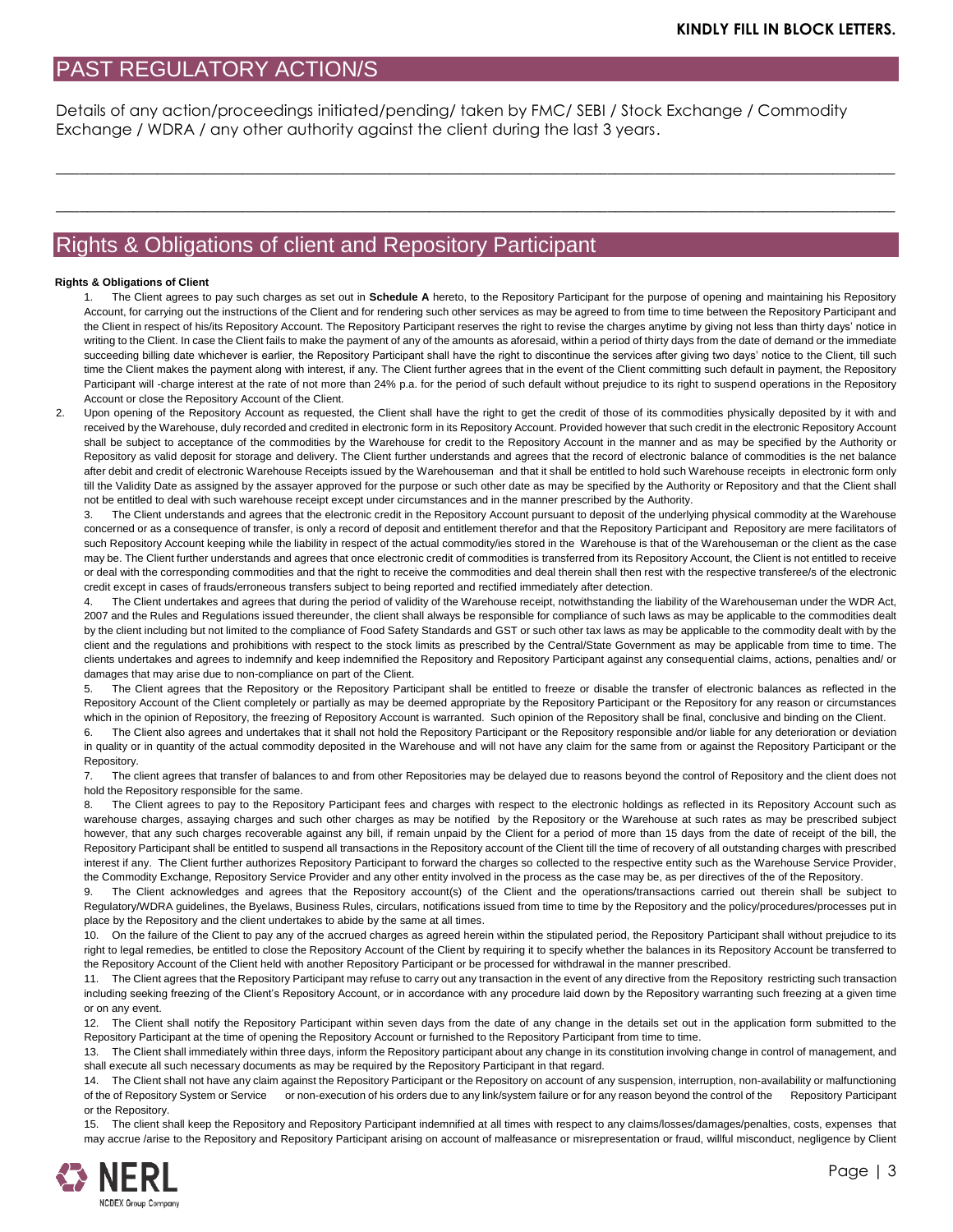and/or any non-compliance of the obligations undertaken herein and /or any non-compliance to the Regulatory/WDRA guidelines, the Business Rules, Byelaws, circulars, notifications issued by or any policy, processes put in place by the Repository.

16. If the Client is a body corporate or a legal entity, it shall, along with the account opening form, furnish to the Repository Participants, a list of officials authorized by it, who shall represent and interact on its behalf with the Participant. Any change in such list including additions, deletions or alterations thereto shall be forthwith communicated to the Participant.

17. Appointment and authorization for Voluntary Service:

- 17.1 The Client hereby appoints and authorizes the Repository Participant (RP) to collect warehouse storage charges (payable by the Client under an eNWR to the Warehouse Service Provider) from the Client and forward the same on behalf of the Client to the warehouse Service Provider.
- 17.2 The Client understands and agrees that the said service of collection of warehouse rent provided by the RP is a voluntary service and does not form the core service of the Repository and the Client acknowledges and agrees that the RP for the purpose is acting on its own and not as agent of the Repository. The Client and the RP shall therefore be respectively responsible for any and all commitments or liabilities in this regard.
- 17.3 The Client further understands and agrees that the Repository may facilitate resolution of any dispute or difference between the RP and the Client in this regard in manner prescribed by the Repository and at the request of /reference by the disputing party/ies.

#### **Rights & Obligations of Repository Participant**

18. The Repository Participant undertakes that it shall not create or permit to subsist any mortgage, charge or other encumbrance over the electronic balance of the Client except on the instructions of the Client.

19. The Repository Participant shall maintain a separate Repository Account for holding its own commodities in electronic form.

20. The Repository Participant undertakes that a transfer to and from the Repository Accounts of the Client shall be made only on the basis of an order, instruction, direction or mandate duly authorized by the Client in the manner prescribed and/or in accordance with and subject to the Bye-laws and Business rules, notifications or directives of the Repository and that the Repository Participant shall maintain adequate audit trail of such transactions.

21. The Repository Participant undertakes to provide a transaction statement including statement of accounts, if any, to the Client at such intervals as may be agreed between the Client and the Repository Participant or as may be required by the Repository or the Exchange, as the case may be.

22. The Repository Participant shall have the right to terminate its services, for any reasons whatsoever, provided the Repository Participant has given a notice in writing of not less than thirty days to the Client as well as to the Repository. Similarly, the Client shall have the right to close his Repository Account held with the Repository Participant, provided no charges or dues are payable/remaining to be paid by him to the Repository Participant and provided that any encumbrance if subsisting, has been fully satisfied and discharged. In the event of closure of its Repository Account, the Client shall specify whether the balances in its Repository Account should be transferred to any other Repository Account of the Client held with another Repository Participant or to withdraw the commodity that is represented through the electronic balances in its Repository Account. Based on the instructions of the Client, the Repository Participant shall initiate the procedure for transferring such electronic balances or process for withdrawal of such electronic balances as per the procedure laid down in the Bye Laws, Rules or Regulations and guidelines of the Repository or as per the process prescribed by the Repository. Provided further, the termination of this agreement shall not affect the accrued rights, liabilities and obligations of either party and shall continue to bind the parties till their satisfactory completion.

23. The Repository Participant or the Repository shall have the right to freeze/unfreeze, the accounts of the Client, transfer or put on hold/refuse any transfer as the case may be on receipt of instructions/directions/orders received from any regulator or court or tribunal or any statutory authority.

24. The Repository Participant undertakes to resolve all legitimate grievances of the Client against the Repository Participant within a period of thirty days. In the event of non-resolution of the grievance within the time specified as aforesaid, the parties agree to submit the same for resolution by arbitration as provided in the Bye-laws and the Business Rules of the Repository as amended from time to time.

25. Law and Jurisdiction

- 25.1 In addition to the specific rights set out in this document, the Repository Participant and the Client shall be entitled to exercise any other rights which the Repository Participant or the Client may have under the Rules, Bye Laws and Regulations of the Repository and circulars/notices issued there under or Rules Regulations and guidelines of WDRA.
- 25.2 The provisions of this document shall always be subject to Government notification, any rules, regulations, guidelines and circulars/ notices issued by WDRA and Rules, Regulations and Bye-laws of the Repository and the circulars, notifications issued by the Repository from time to time.
- 25.3 Words and expressions which are used in this document but which are not defined herein shall unless the context otherwise requires, have the same meanings as assigned thereto in the Rules, Bye-laws and Regulations and circulars/notices issued there under by the Repository and /or WDRA.
- 25.4 Any changes in the rights and obligations which are specified by WDRA/Repository shall also be brought to the notice of the clients at once.
- 25.5 If the rights and obligations of the parties hereto are altered by virtue of change in Rules and regulations of WDRA or Bye-laws, Rules and Regulations of the Repository, such changes shall be deemed to have been incorporated herein in modification of the rights and obligations of the parties mentioned in this document.

# Client undertaking for transaction/s initiated through client portal

#### **I / We wish to register for Client initiated transaction facility provided by NERL in Client portal.**

I/we intend to initiate transactional instructions through the said client portal. We hereby confirm that any transaction initiated through the client portal using the specific user id and password provided to the entity (individual/non-individual) shall be deemed to be made by us and we take the full responsibility of such transactions. We hereby approve and confirm that transactions are initiated and sent for execution to Repository Participant by Authorized user of our entity .We further confirm that we are liable for and bound by all acts of commission and omission by the authorized user. We shall keep the user id and password protected and shall not hold NERL / RP responsible or liable for any issue pertaining to the transactions initiated by our entity.

| Name | Signature |
|------|-----------|
|      |           |

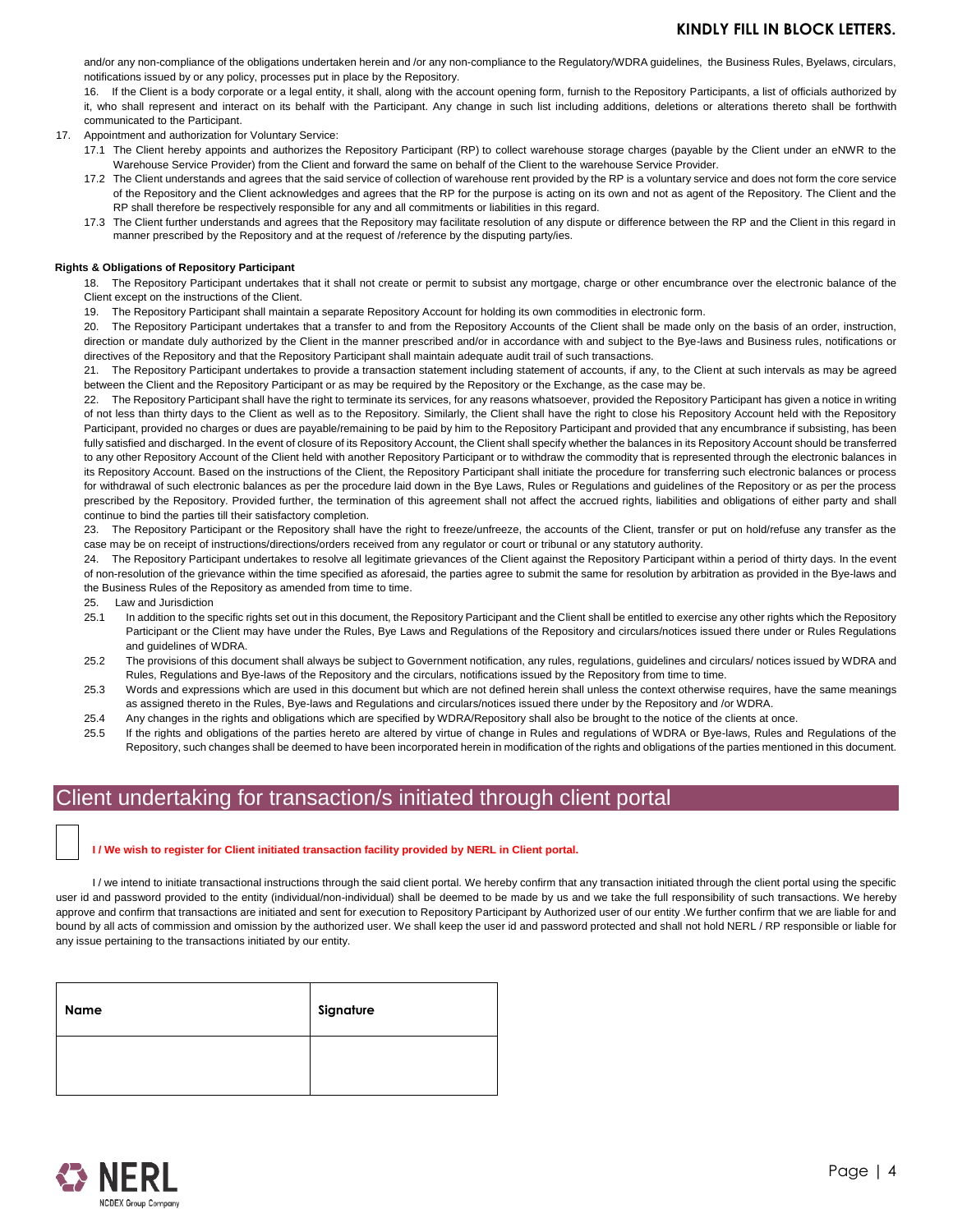### Client consent for banking service

**I / We authorizes the RP and the Repository to share my contact details to Banks/NBFCs on-boarded on the Repository platform for the purpose of establishing contact for selling banking services/products including loan on eNWR".**

| Name | Signature |
|------|-----------|
|      |           |

## **Declaration**

- I/we hereby declare and undertake that I/we have appointed and authorized the Repository Participant (RP) to collect warehouse storage charges payable by me/us under an eNWR to the Warehouse Service Provider and forward the same to the warehouse Service Provider. I/We understand and agree that the said service of collection of warehouse rent provided by the RP is voluntary service and does not form the core service of the Repository and therefore for the purpose of this service the RP is not an agent of the Repository and the contents herein and transactions hereunder are between me/ourselves and the RP.
- I declare that the particulars given by me above are true and to the best of my knowledge as on the date of making this application. I further agree that any false / misleading information given by me or suppression of any material information will render my account liable for termination and suitable action
- I further confirm having read and understood the contents of the Rights and Obligations of Client and Repository Participant including the schedules thereto and the terms & conditions and agree to abide by and be bound by the same and by the Bye Laws & Business Rules of NERL as are in force from time to time.

| <b>PLACE:</b>             |                                                 |
|---------------------------|-------------------------------------------------|
| <b>DATE</b> (dd/mm/yyyy): | Signature of Client (As per ID / Address proof) |

**\*Beneficiary account will be activated on completion of mobile number verification. Get the mobile number verified by updating Authorization code received via SMS through Beneficiary login or by respective RP.**

| IN PERSON VERIFICATION                                                                   |  |               |  |
|------------------------------------------------------------------------------------------|--|---------------|--|
| <u>דטול טודוטב טאבד טוזיבו</u><br><b>APPLICATION NUMBER:</b><br><b>DOCUMENT VERIFIED</b> |  |               |  |
| <b>BENEFICIARY ID:</b>                                                                   |  | Yes I<br>No L |  |
|                                                                                          |  |               |  |

I/We undertake that we have made the client aware of tariff sheet. I/We have also made the client aware & given/ sent him a copy of Rights and Obligations of Client and Repository Participant including the schedules thereto. I/We undertake that any change in the tariff sheet would be duly intimated to the clients.

| <b>EMPLOYEE NAME:</b> | Signature | DATE:      |
|-----------------------|-----------|------------|
|                       |           | DD/MM/YYYY |
| <b>EMPLOYEE CODE</b>  |           |            |
| <b>DESIGNATION:</b>   |           |            |

REPOSITORY PARTICIPANT'S SEAL